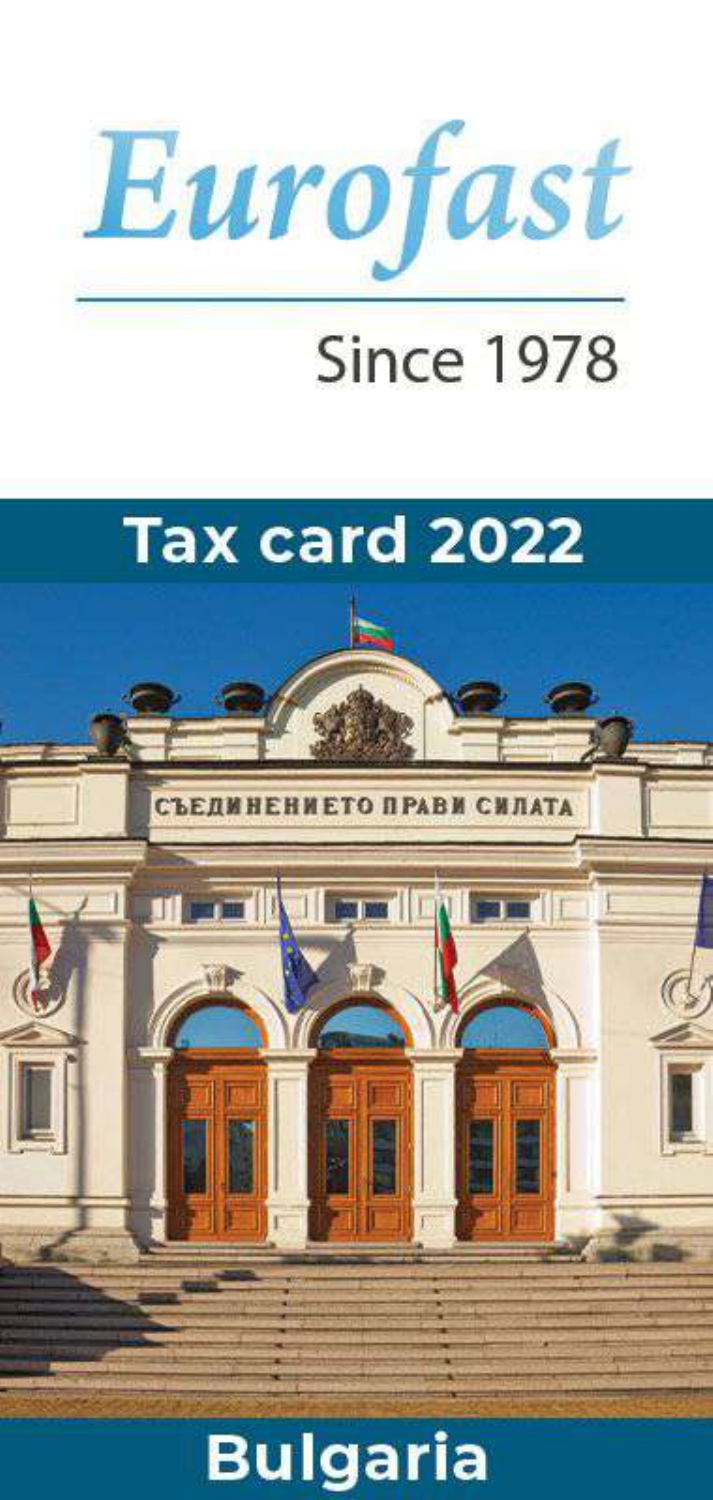## **TAX CARD 2022 – BULGARIA**

#### Table of Contents

#### **1. Individuals**

- 1.1 Personal Income Tax
	- 1.1.1 Residency
	- 1.1.2 Tax Rates
	- 1.1.3 Taxable Income
	- 1.1.4 Exempt Income
	- 1.1.5 Deductible Expenses
	- 1.1.6 Non-deductible Expenses
- 1.2 Social Security Contribution

#### **2. Corporate Taxation**

- 2.1 Corporate Income Tax
	- 2.1.1 Residency
	- 2.1.2 Tax Rates
	- 2.1.3 Taxable Income
	- 2.1.4 Exempt Income
	- 2.1.5 Deductible Expenses
	- 2.1.6 Non-deductible Expenses
	- 2.1.7 Tax Incentives
- 2.2 Thin Capitalization
- 2.3 Withholding Taxes
- 2.4 Loses Carried Forward

#### **3. Indirect Taxation**

- 3.1 Value Added Tax (VAT)
- 3.1.1 Rates
	- 3.1.2 Compulsory Registration
	- 3.1.3 Voluntary Registration
	- 3.1.4 Statutory Obligations
	- 3.1.5 VAT Refund
- 3.2 Custom Duties
- 3.3 Excise Duties

#### **4. Local & Other Taxes**

- 4.1 Environmental Taxes/Fees
- 4.2 Real Estate Tax
- 4.3 Transfer Tax
- 4.4 Inheritance & Gift Taxes

#### **5. Tax Calendar**

#### **6. Administrative Penalties**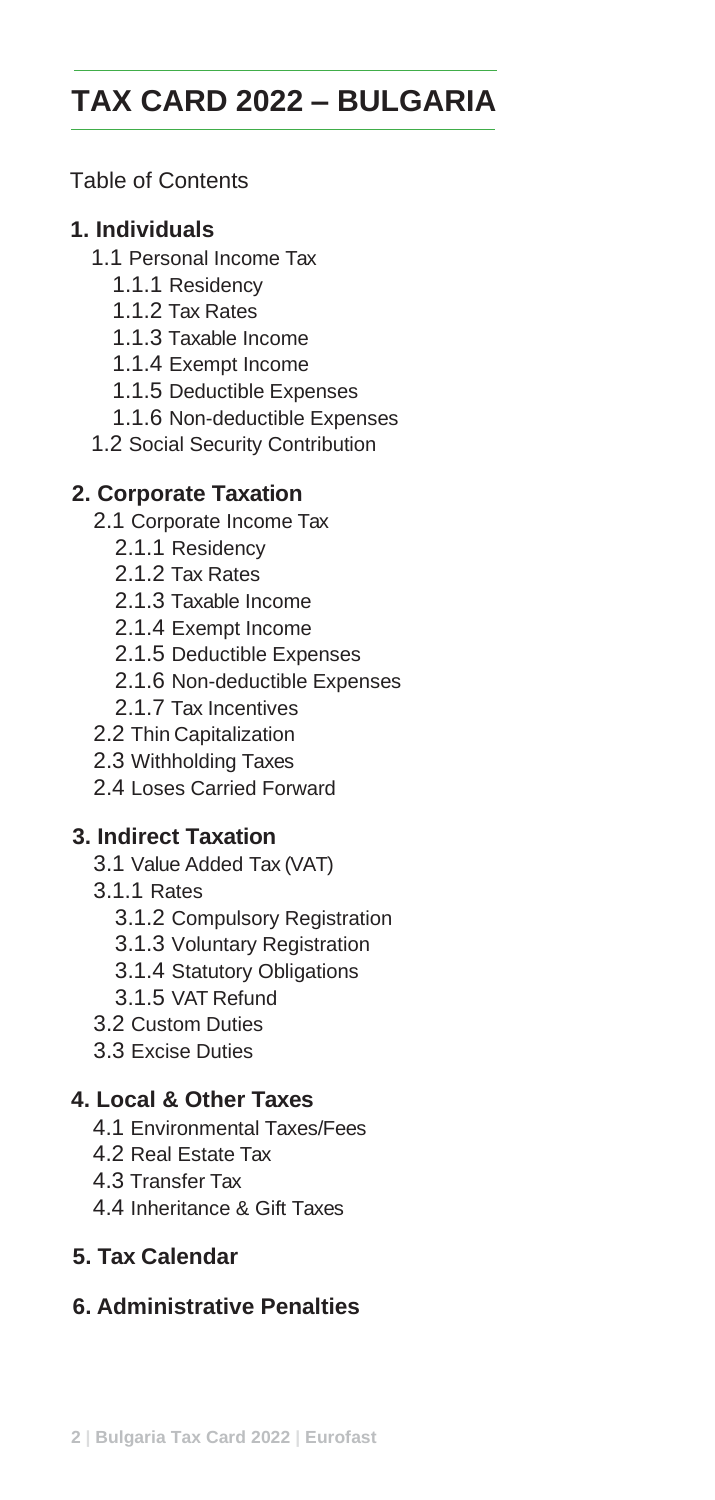## **I. Individuals**

#### **1.1 Personal Income Tax**

Resident individuals are taxed on their worldwide income, while non-residents are taxed on their income derived from sources in Bulgaria.

#### *1.1.1 Residency*

In general, individuals are considered tax residents if:

- They have stayed in Bulgaria for more than 183 days in any 12-month period; or
- The center of their vital interests is in Bulgaria (determined in view of their personal and economic ties to the country, e.g., factors like permanent address in Bulgaria, family, employment, possession of property, etc.)

#### *1.1.2 Tax Rates*

A flat tax rate of 10% on the taxable income is applicable.

#### *1.1.3 Taxable Income*

| Employment income including salary payments, bonuses, housing allowances etc.                                                         |
|---------------------------------------------------------------------------------------------------------------------------------------|
| Income from the distribution of dividends                                                                                             |
| Interest income*                                                                                                                      |
| Income from other economic activity (such as, agricultural activities, royalties,<br>activities performed under civil contracts etc.) |
| Capital gains from the sale of property                                                                                               |
| Rental income                                                                                                                         |

\*8% tax applicable under certain circumstances

#### *1.1.4 Exempt Income*

| Income from selling residential properties, when<br>such a sale is not by occupation (under certain<br>circumstances)           | 100% |
|---------------------------------------------------------------------------------------------------------------------------------|------|
| Income from selling movable properties except works<br>of art and antiques, new vehicles, and others                            | 100% |
| Income from disposal of financial instruments in<br>resident companies - shares, bonds etc.                                     | 100% |
| Income from insurances - pensions, maternity and<br>sickness, unemployment benefits etc.                                        | 100% |
| Capital gains from disposal of shares on regulated<br>Bulgarian/EU/EEA stock market                                             | 100% |
| Interest and rebates on Bulgarian government<br>securities, municipality and corporate bonds and<br>similar bonds from EU / EEA | 100% |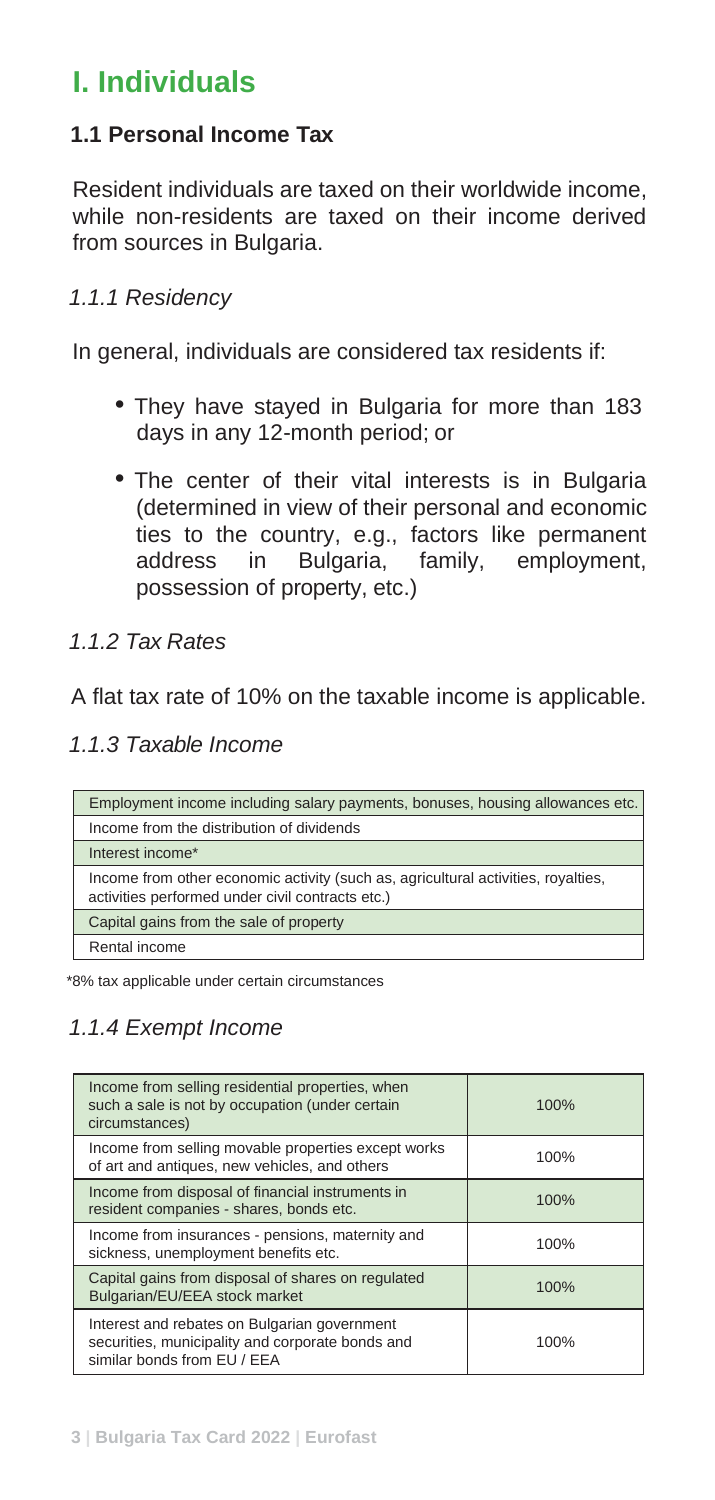| Interests on non-deposit bank accounts in commercial<br>banks situated in Bulgaria, EU and EEA (interests on<br>deposits are taxable)                                                                                              | 100%                                   |
|------------------------------------------------------------------------------------------------------------------------------------------------------------------------------------------------------------------------------------|----------------------------------------|
| Insurance claims (benefits)                                                                                                                                                                                                        | 100%                                   |
| Rent, lease or similar for use of agricultural land                                                                                                                                                                                | 100%                                   |
| Persons with low work efficiency of 50% and more<br>than $50%$                                                                                                                                                                     | Annual tax-free<br>income of EUR 4,050 |
| Income of registered tobacco and agricultural farmers                                                                                                                                                                              | 60%                                    |
| Sales of manufactured products from agriculture<br>(excluding the above), forestry, hunting and fishing,<br>royalties, remuneration of actors; income from<br>handicraft                                                           | 40%                                    |
| Income of freelancers (lawyer, notary, accountant,<br>etc); civil contract remuneration                                                                                                                                            | 25%                                    |
| Rental income or other kind of income formed from<br>providing of rights of usage of a property; sale or<br>exchange of real property (the taxable income is the<br>difference between the sales price and the acquisition<br>one) | 10%                                    |

#### *1.1.5 Deductible Expenses*

| Mandatory social security and health insurance<br>contributions                                            | The whole amount                                             |
|------------------------------------------------------------------------------------------------------------|--------------------------------------------------------------|
| Gifts and donations to certain qualified beneficiary<br>organisations in Bulgaria and EU/EEA Member States | At the amount of 5%,<br>15% or 50% of the<br>annual tax base |
| Interest on mortgage loans to young families under<br>certain conditions                                   | Only for the first EUR<br>51.130 of<br>the<br>mortgage loan  |

#### *1.1.6 Non-deductible Expenses*

| Expenses that are not documented properly        |
|--------------------------------------------------|
| Expenses relating to hidden profit distributions |
| Withholding taxes received from a third party    |
| Penalties, fines, etc.                           |

#### **1.2 Social Security Contributions**

The social security contributions are between 32.7% - 33.4% in total (paid by the employer and the employee). There are different amounts of minimum social security taxable incomes according to the company's activity. The cap of the monthly social security base up to 31.03.2022 is BGN 3,000 (approx. EUR 1,533.88) and with effect from 01.04.2022 is BGN 3,400 (approx. EUR 1,738.39) without exception.

Foreigners could be exempt from social security contributions in Bulgaria, or the contributions paid in Bulgaria could be recognized in their home country under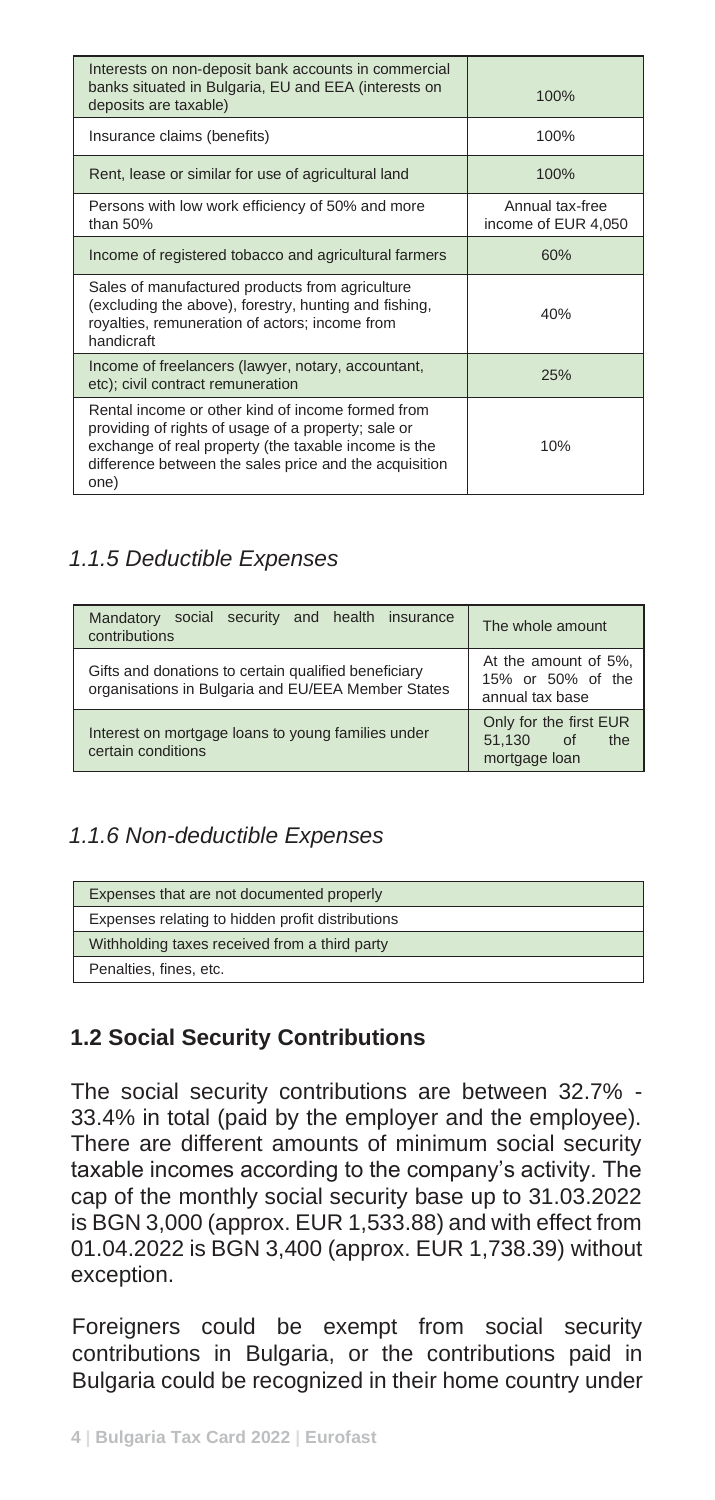applicable social security treaties.

## **II. Corporation Taxation**

#### **2.1 Corporate Income Tax**

According to the Corporate Income Tax Law, resident companies are generally subject to corporate tax on their worldwide income, while non-resident companies are taxed only on their income derived from sources in Bulgaria.

#### *2.1.1 Residency*

A company is considered to be a Bulgarian tax resident if:

- It is incorporated under the Bulgarian legislation; or
- It is a legal entity established in accordance with EU Regulation 2157/2001 or a cooperative established under EU Regulation 1453/2003, provided that it has a registered seat in Bulgaria and is entered into a Bulgarian register.

#### *2.1.2 Tax Rates*

The tax rate is flat, and it is 10% on the taxable profit.

#### *2.1.3 Taxable Income*

| Income type                                                                                                                                                                                                              | <b>Taxable</b><br>amount |
|--------------------------------------------------------------------------------------------------------------------------------------------------------------------------------------------------------------------------|--------------------------|
| Profits accruing to non-resident legal persons, derived<br>from economic activity carried out through a permanent<br>establishment in the country or from disposition of property of<br>any such permanent establishment | 100%                     |
| Income from financial assets issued by resident legal persons,<br>the Bulgarian State and the municipalities                                                                                                             | 100%                     |
| Income from dividends in shares in a liquidation surplus,<br>accruing from participating interests in resident legal persons                                                                                             | 100%                     |
| Interest payments, including interest within payments under a<br>financial lease contract                                                                                                                                | 100%                     |
| Income from rent or other provision for use of movable or<br>immovable property                                                                                                                                          | 100%                     |
| Copyright and license royalties                                                                                                                                                                                          | 100%                     |
| Technical assistance fees                                                                                                                                                                                                | 100%                     |
| Payments received under franchising agreements and<br>factoring contracts                                                                                                                                                | 100%                     |
| Compensations for management and/or control of a Bulgarian<br>legal person                                                                                                                                               | 100%                     |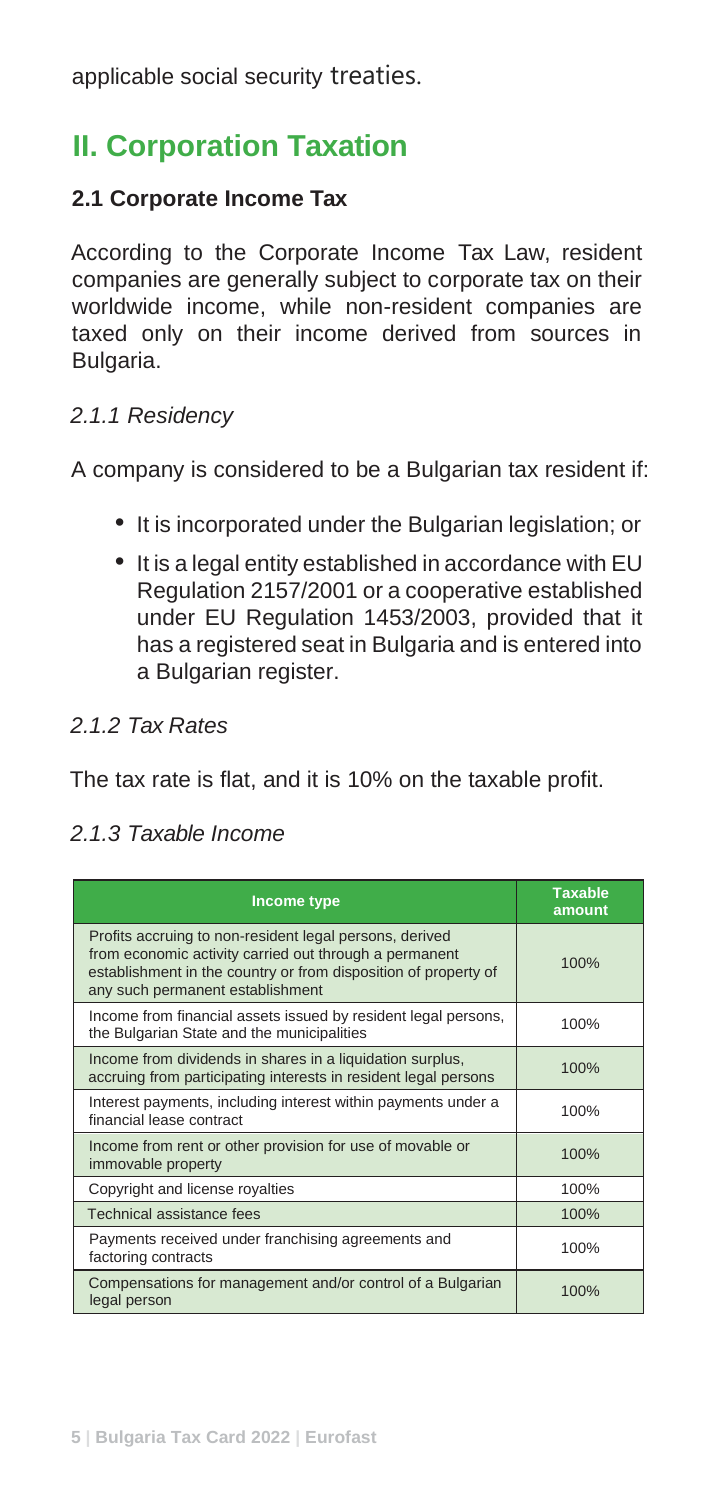#### *2.1.4 Exempt Income*

Income on dividends from Bulgarian and EU/EEA companies

Income on unduly paid tax obligations and VAT not refunded

Income from disposal of financial instruments on a regulated market

#### *2.1.5 Deductible Expenses*

| <b>Expenses</b>                                                                                                                             | $\frac{9}{6}$ |
|---------------------------------------------------------------------------------------------------------------------------------------------|---------------|
| Salaries and social insurance contributions made for a newly<br>hired employee which was previously registered as a long-term<br>unemployed | 100%          |
| Amounts for scholarships provided to students                                                                                               | 100%          |
| Whole or partial deduction for companies employing workers<br>with disabilities                                                             | 100%          |
| Activity related with the production of plant and animal<br>production                                                                      | up to 60% *   |

\* Under certain circumstances

#### *2.1.6 Non-deductible Expenses*

| <b>Expenses</b>                                                                                                                                 | %        |
|-------------------------------------------------------------------------------------------------------------------------------------------------|----------|
| Expenses not related to the ordinary course of business                                                                                         | 100%     |
| Expenses that are not justified by documentation                                                                                                | 100%     |
| Fines, interests and other penalties for violations of<br>regulations                                                                           | 100%     |
| Donations - with the exception of donations to hospitals,<br>schools, orphanages, people with disabilities, cultural<br>institutions and other. | $50\%$ * |

\* Under certain circumstances

#### *2.1.7 Tax Incentives*

| Production companies investing in<br>municipalities with unemployment higher than<br>25% from national average rate | Exempt from CIT up to 100% * |
|---------------------------------------------------------------------------------------------------------------------|------------------------------|
| Licensed real estate investment trusts and<br>collective investment schemes                                         | Exempt from CIT 100%         |
| Manufacturing companies investing in<br>undeveloped regions                                                         | Exempt from CIT 100%*        |
| Newly established companies investing in<br>undeveloped regions (available for 5 years)                             | Exempt from CIT 10%*         |

\* Under certain circumstances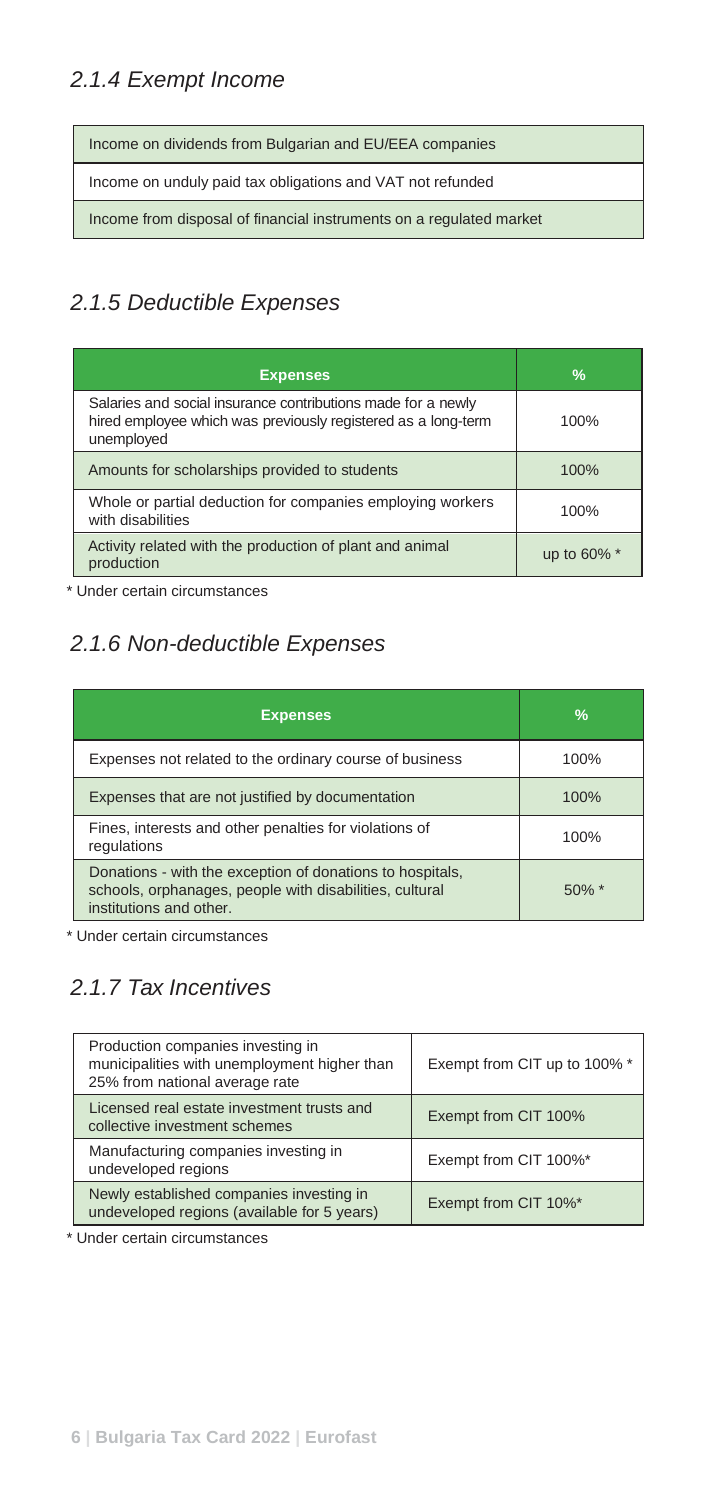#### **2.2 Thin Capitalization**

The thin capitalization rules are applicable in Bulgaria in case the company's liabilities exceed three times the amount of its equity. The interest expenses may be tax deductible in the current year or in the following five years subject to conditions.

#### **2.3 Withholding Taxes**

Withholding taxes due by the Bulgarian entities on incomes distributed to non-resident individuals/entitiesare:

| <b>Incomes</b>                                                                                                              | $\overline{\text{Tax}}$<br>Rate |
|-----------------------------------------------------------------------------------------------------------------------------|---------------------------------|
| Withholding tax on dividends and liquidation proceeds distributed<br>to foreign entities (unless reduced by DTT rates) *    | 5%                              |
| Interests (unless reduced by DTT rates) **                                                                                  | 10%                             |
| Royalties***                                                                                                                | 10%                             |
| Capital gains                                                                                                               | 10%                             |
| Fees for technical services (incl. installation and integration of<br>equipment, marketing studies and consulting services) | 10%                             |
| Income from rental of movable property                                                                                      | 10%                             |
| Payment for franchise agreements and factoring                                                                              | 10%                             |
| Remuneration for providing of management services to Bulgarian<br>legal entities                                            | 10%                             |
| Income from financial assets issued by local tax residents, as well<br>as transactions in financial assets                  | 10%                             |
| Incomes from immovable property situated in Bulgaria                                                                        | 10%                             |
| All other taxable incomes sourced in Bulgaria                                                                               | 10%                             |

\*0% WHT for entities in EU / EEA

\*\*Applicable tax rate for related parties from EU/EEA is 5% (under certain circumstances)

\*\*\*Applicable tax rate for related parties from EU/EEA is 5% (under certain circumstances)

Withholding tax rates on incomes of foreign legal entities established in countries with preferential tax treatment (offshore):

| <b>Incomes</b>                                                                       | <b>Tax Rate</b> |
|--------------------------------------------------------------------------------------|-----------------|
| Fees for services and rights                                                         | 10%             |
| Penalties and compensations of any kind, with the exception<br>of insurance benefits | 10%             |

#### **2.4 Losses Carried Forward**

A loss can be carried forward and offset against any profit for the following five years.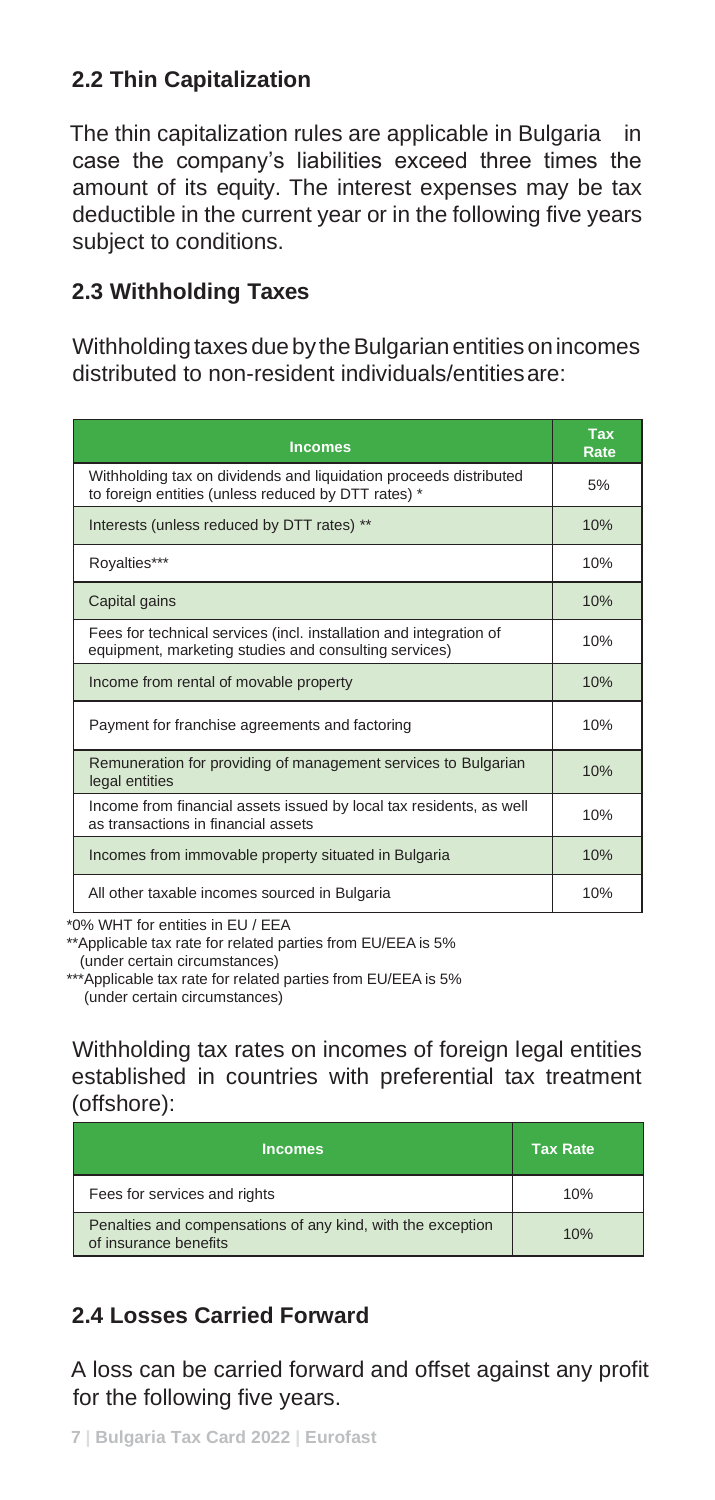### **III. Indirect Taxation**

#### **3.1 Value Added Tax (VAT)**

#### *3.1.1 Tax Rates*

| <b>Standard VAT Rate</b>                                                                        | 20% |
|-------------------------------------------------------------------------------------------------|-----|
| Reduced VAT rate (applicable for hotel accommodation, camping or<br>caravan for tourist groups) | 9%  |

#### *3.1.2 Compulsory Registration*

| <b>Cases of compulsory registration</b>                                  | <b>Registration</b><br>threshold |
|--------------------------------------------------------------------------|----------------------------------|
| Turnover of the last 12 consecutive months                               | <b>Over EUR 25,600</b>           |
| Total value of intra-community acquisitions for the<br>current year      | Over EUR 10,230                  |
| Distance sales                                                           | <b>Over EUR 10,000</b>           |
| Provision of services with place of supply in another<br>EU member state | No threshold basis               |
| Services provided by non-resident suppliers<br>(EU or outside)           | No threshold basis               |

#### *3.1.3 Voluntary Registration*

Voluntary registration is applicable for any Bulgarian entity. In case of a voluntary registration, such entities will not be able to deregister in the following two years.

#### *3.1.4 Statutory Obligations*

| <b>Type of obligation</b>                                  | <b>Clarifying comments</b>                                                                                                                                                                                                                                                         |
|------------------------------------------------------------|------------------------------------------------------------------------------------------------------------------------------------------------------------------------------------------------------------------------------------------------------------------------------------|
| Submission of<br><b>VAT Returns</b>                        | On a monthly basis, up to 14 <sup>th</sup> of the following month                                                                                                                                                                                                                  |
| Issuing of invoices,<br>including VAT                      | The VAT registered entities possess the right to claim<br>input VAT                                                                                                                                                                                                                |
| Distance Sales                                             | Over EUR 35,800*                                                                                                                                                                                                                                                                   |
| <b>VIES</b> returns                                        | On a monthly basis, up to 14 <sup>th</sup> of the following month.<br>Obligatory for dispatches of goods and/or provision of<br>services with destination to other Member State.                                                                                                   |
| <b>INTRASTAT</b><br>returns for<br>dispatches/<br>arrivals | On a monthly basis. Obligatory for dispatches/acquisition<br>of goods to/from other EU member state. The registration<br>threshold for 2021 is EUR 138 048 for the dispatches<br>of goods to EU member state and EUR 219 855 for the<br>acquisitions of goods from EU member state |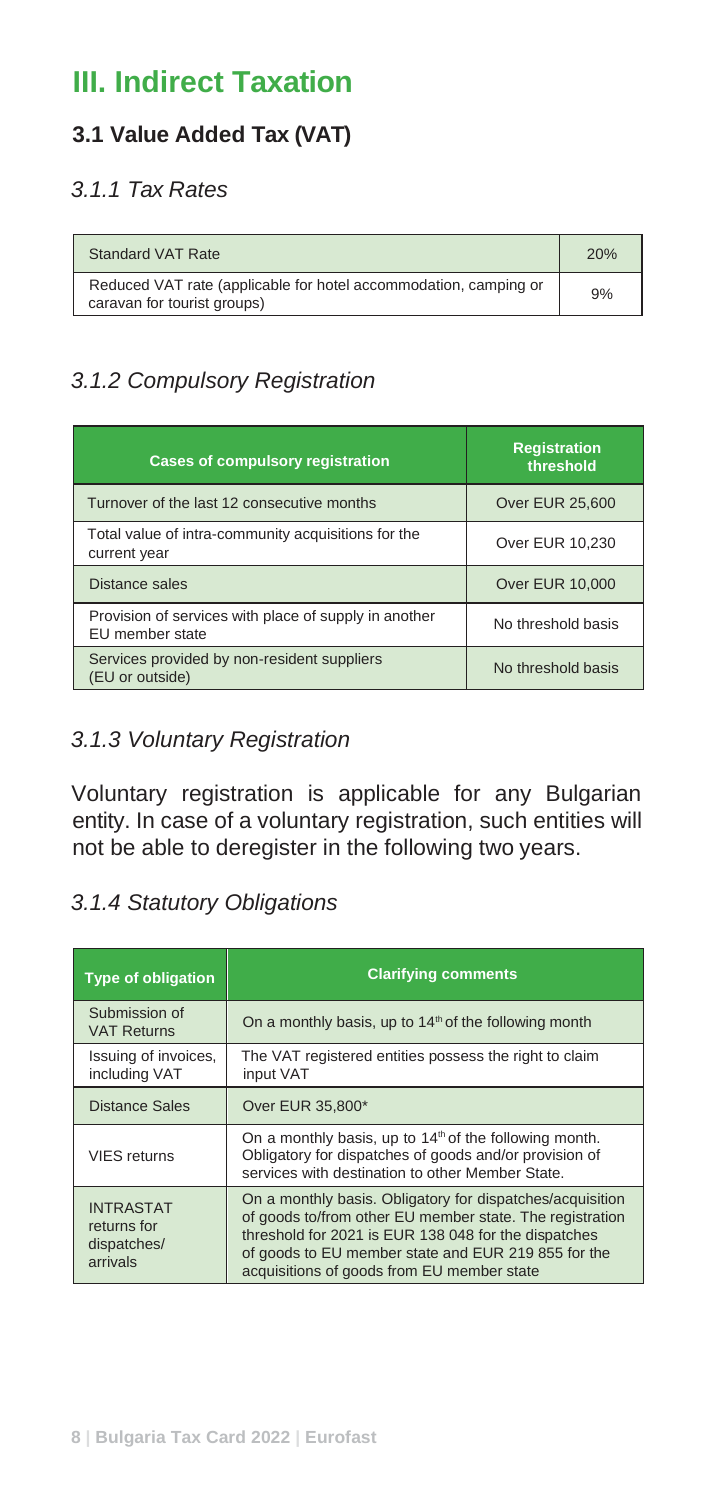#### *3.1.5 VAT Refund*

The VAT refund can be claimed for a three months' period. The deadline for the tax authorities to refund is 30 days after the submission of the application for VAT refund (along with the monthly VAT tax return).

Special procedures are applicable for VAT refund of VAT paid in Bulgaria by non-resident persons/entities (EU and non-EU).

#### **3.2 Custom Duties**

Custom duties are payable on the import of goods and products to Bulgaria. Bulgaria applies the International EU customs legislation directly. Consequently, the Common Customs Tariff of EU is used for calculation of the imported goods.

The customs rates are calculated on the basis of the custom value and could be increased by certain related costs. Reduced and even zero rates are applicable for import of goods from certain countries enjoying a preferential tariff treatment. The standard VAT rate for importing items in Bulgaria is 20%, calculated on the value of the goods, plus the international shipping costs and insurance, as well as any import duty due.

Bulgarianentitiescouldapplyfor AEO(approvedeconomic operator) certification. These certificates guarantee preferential treatment and simplified procedures.

#### **3.3 Excise Duties**

Excise duties are applicable with the following rates on good produced in the country, imported from other EU member state or imported from country outside EU.

| <b>Motor Fuels</b>              | from EUR 174 up to EUR 424 per<br>1,000 liters/kilograms or gigajoule<br>depending on the motor fuel     |
|---------------------------------|----------------------------------------------------------------------------------------------------------|
| <b>Heating Fuels</b>            | from EUR 0.30 up to EUR 25.6 per<br>1,000 liters/kilograms or gigajoule<br>depending on the heating fuel |
| Alcohol and alcoholic beverages | Beer - EUR 0.77 per hectoliter<br>Ethyl Alcohol - EUR 562 per<br>hectoliter of pure alcohol              |
| Cigar and cigarillos            | EUR 119 per 1,000 items                                                                                  |
| Tobacco                         | EUR 78 per kilogram                                                                                      |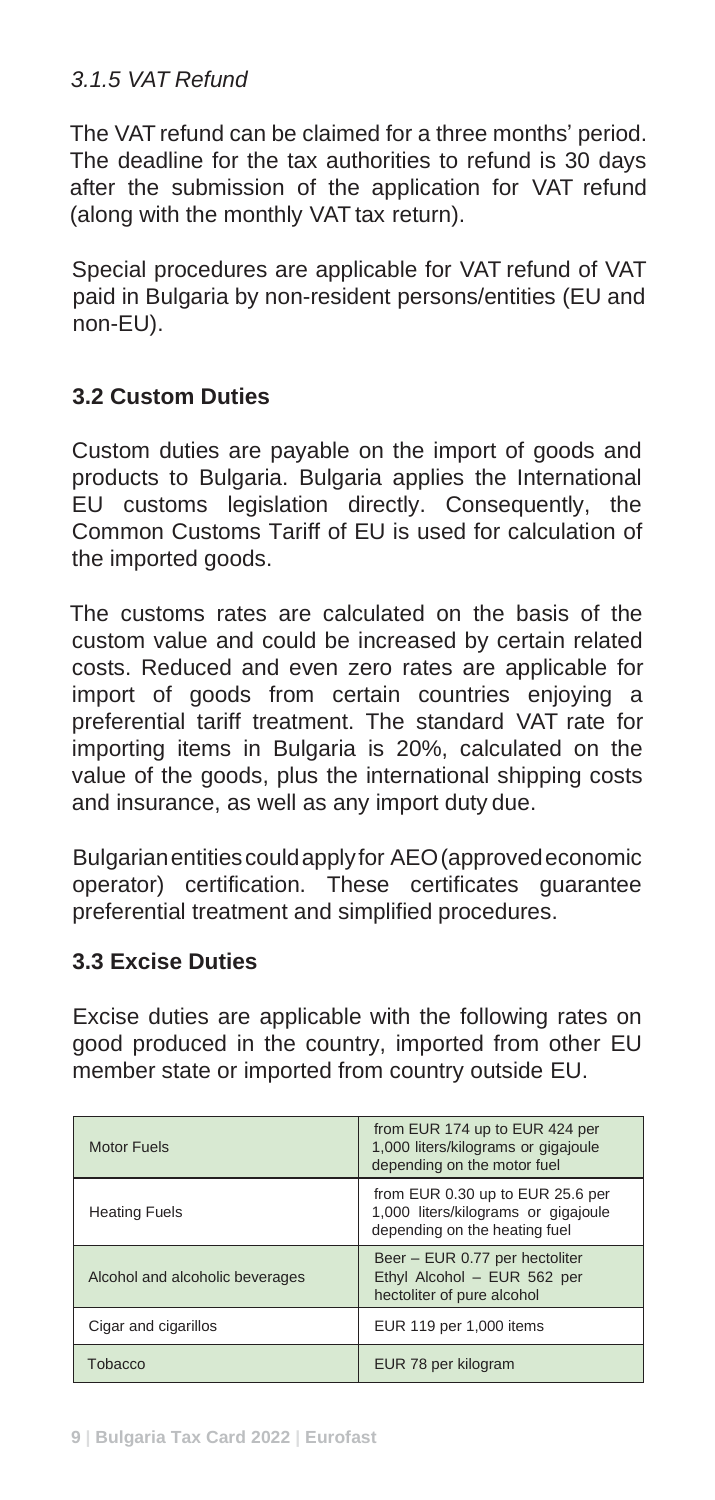## **IV. Local and Other Taxes, Fees**

#### **4.1 Environmental Taxes/Fees**

Taxes and fees collected locally by municipalities, with different thresholds and amounts applicable for the different municipality includes:

- Garbage collection fee;
- Goods with plastic, paper, metal, glass, wooden, textile, etc. packaging;
- Imports of vehicles and tires:
- Production and import of batteries and accumulators; and
- Production and import of liquid fuels.

#### **4.2 Real estate tax**

The real estate tax is local and varies between 0.01%- 0.45% on an annual base, depending on the type and the location of the real estate. The tax value is determined by the municipality.

#### **4.3 Transfer tax**

The transfer tax is also a local tax, paid to the municipalities. It is applicable on the sale of immovable property and automobiles. It varies between 0.1%-3%.

#### **4.4 Gift & Inheritance**

Donation and inheritance taxes are applicable at rates that vary from 0.4% to 6.6% of the value of the property. Certain exemptions apply.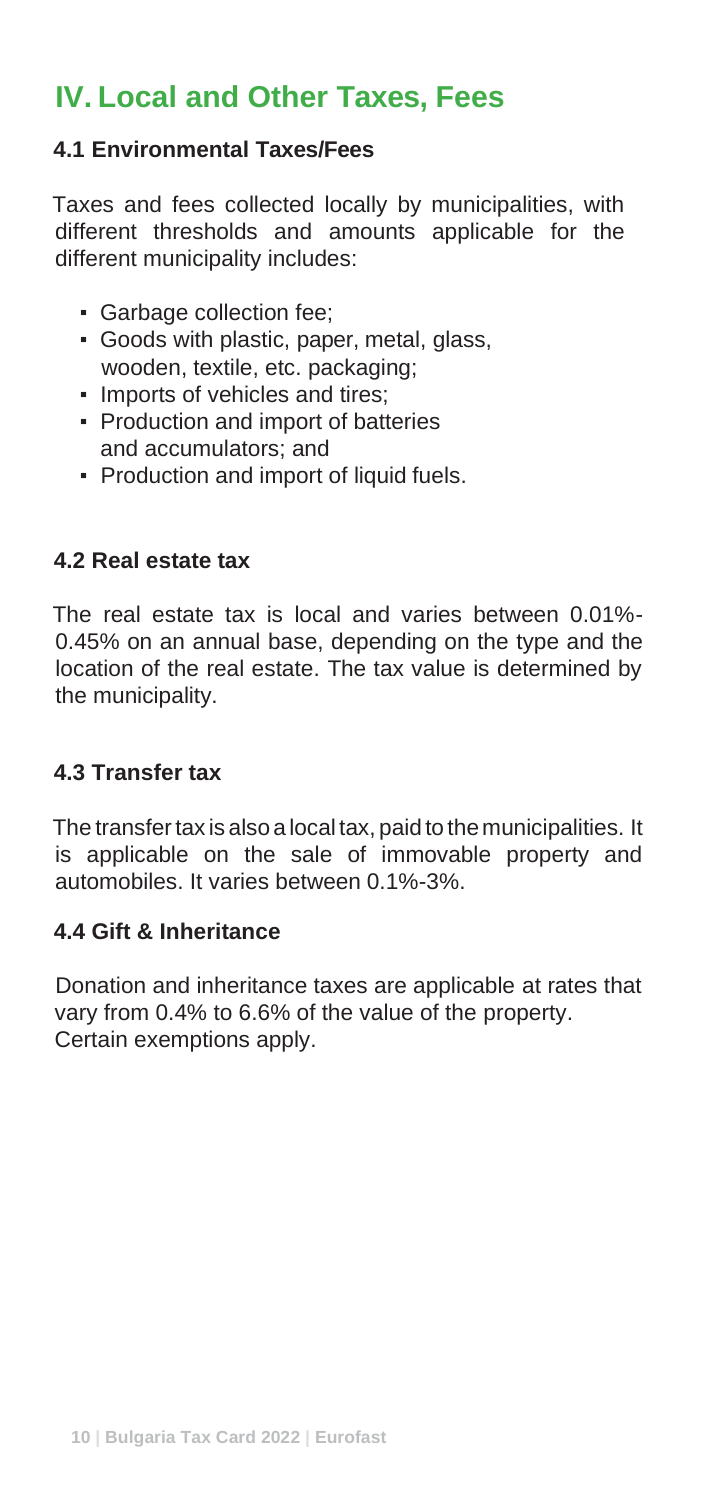## **V. Tax Calendar**

| <b>Activity</b>                                                                                                                                                                                                                     | <b>Deadline</b>                                                                  |  |
|-------------------------------------------------------------------------------------------------------------------------------------------------------------------------------------------------------------------------------------|----------------------------------------------------------------------------------|--|
| Submission of VAT and VIES declaration and payment<br>of VAT for the period                                                                                                                                                         | Until 14th day of the                                                            |  |
| Submission of INTRASTAT declaration for arrivals/<br>dispatches of goods (intercommunity delivery of<br>goods)                                                                                                                      | month following the<br>month it relates to                                       |  |
| Payments of monthly/quarterly advance contribution<br>of corporate tax                                                                                                                                                              | Until 15th day of the<br>current month/ of<br>the month following<br>the quarter |  |
| Payments for social contributions and income tax                                                                                                                                                                                    | Until 25th of the month                                                          |  |
| Submission of declarations for the outstanding social<br>insurance                                                                                                                                                                  | folowing the month it<br>relates to                                              |  |
| Submission of declaration and payment of the tax<br>on incomes from rent: non labour incomes and<br>withholding tax - for the previous 3 months                                                                                     | Until the end of the<br>month following the last<br>3 months                     |  |
| Closing the previous year and preparing the FS;<br>submitting the annual tax return and paying Corporate<br>Tax. Payments for tax on social expenditures,<br>management expenses and representative expenses                        | Until the end of June                                                            |  |
| Submission of personal income tax return and<br>payment.<br>Individuals, who received no other income than<br>employment one and were working only with one<br>employer during the tax year are not obliged to submit<br>tax return | Until the end of April                                                           |  |
| Publication of the FS for the previous year for the<br>Limited trade companies                                                                                                                                                      | Until the end of September                                                       |  |
| Publication of the FS for the previous year for the<br>Joint-stock companies                                                                                                                                                        | Until the end of September                                                       |  |

## **VI. Administrative Penalties**

#### **6.1 Individuals**

| <b>Non-compliance cases</b>                                      | <b>Fine/Penalty</b>                |
|------------------------------------------------------------------|------------------------------------|
| Delayed submission of return/declaration                         | up to EUR 256                      |
| Misreporting of data, leading to a reduction in tax<br>liability | up to EUR 511                      |
| Misreporting of data for the received or lent loans              | 10% of the non-<br>declared amount |
| Failure to submit or pay tax                                     | up to EUR 511                      |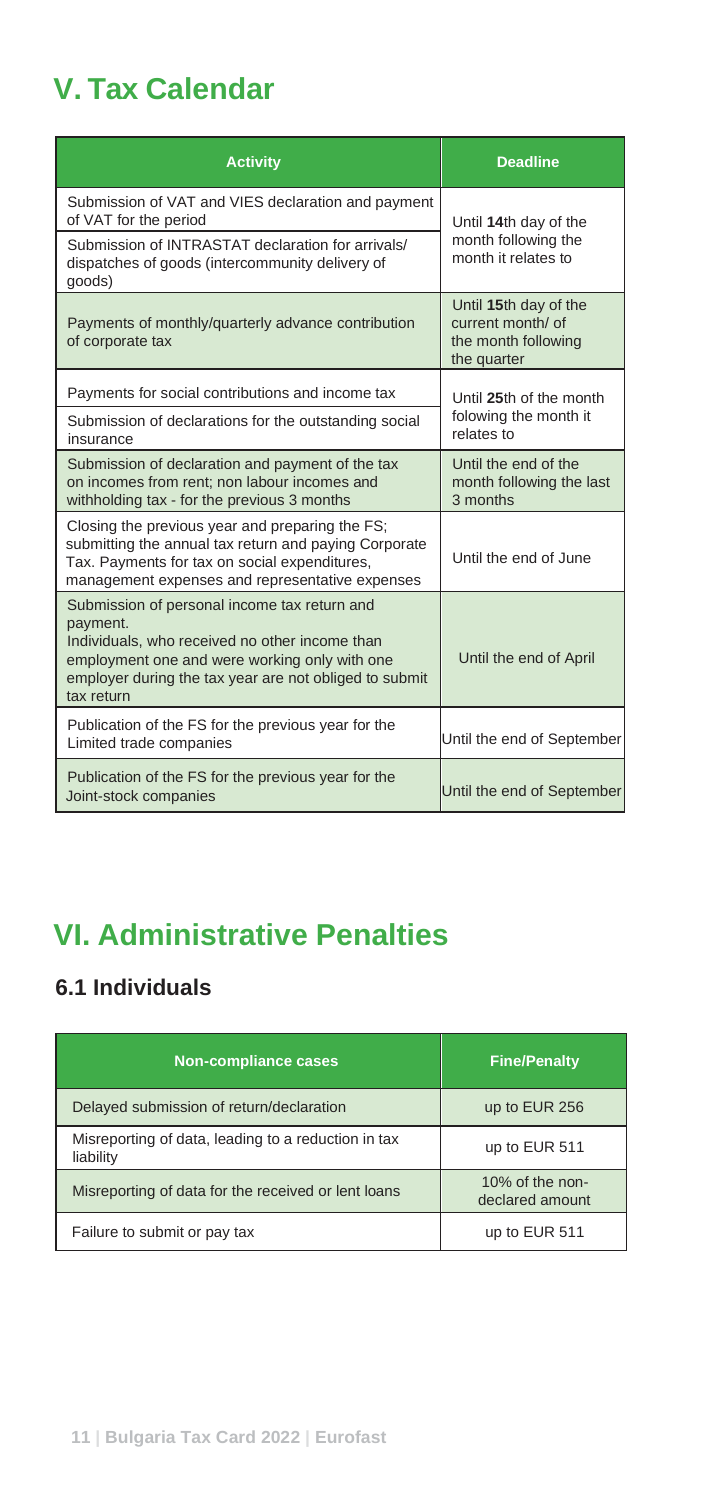#### **6.2 Corporations**

| <b>Non-compliance cases</b>                                                                         | <b>Fine/Penalty</b>                                                                              |
|-----------------------------------------------------------------------------------------------------|--------------------------------------------------------------------------------------------------|
| Misreporting of data or delayed<br>submission, leading to a reduction in tax<br>liability           | From EUR 256 up to EUR 5 112                                                                     |
| Failure to submit the application to the<br>annual tax return or an indication of<br>incorrect data | From EUR 256 up to EUR 1 534                                                                     |
| Not issuing a revenue document                                                                      | From EUR 511 up to the amount<br>of not accrued VAT                                              |
| Not issuing receipts                                                                                | From EUR 256 up to EUR 1 023                                                                     |
| Hidden profit distribution                                                                          | Pecuniary penalty of 20% of the<br>accrued charges, representing a<br>hidden profit distribution |

#### **6.3 Value Added Tax**

| Non-compliance cases                                                              | <b>Fine/Penalty</b>                                  |
|-----------------------------------------------------------------------------------|------------------------------------------------------|
| Delayed VAT registration                                                          | From EUR 256 up to EUR 2,556<br>plus not accrued VAT |
| Delayed accrual of VAT                                                            | EUR 256 plus not accrued<br>amount                   |
| Delayed VAT submission                                                            | From EUR 256 up to EUR 5,115                         |
| Not issuing VAT document or failure to<br>book a VAT document                     | From EUR 256 up to not accrued<br><b>VAT</b>         |
| Accrual of VAT from not registered entities                                       | From EUR 511 up to accrual VAT<br>amount             |
| Delayed registration or failure to register<br>cash machines with the tax office. | From EUR 1,535 up to EUR<br>5.115                    |

#### **6.4 Excise Duties**

| <b>Non-compliance cases</b>                                              | <b>Fine/Penalty</b>                                                  |
|--------------------------------------------------------------------------|----------------------------------------------------------------------|
| Seizure and detention of goods subject to<br>excise offense              | Under certain conditions                                             |
| Delayed excise registration                                              | From EUR 256 up to EUR 1,534<br>plus not accrued excise              |
| Storage or sale of tobacco products<br>without permission                | From EUR 511 up to EUR 1534                                          |
| Delayed payment of excise or delayed<br>submission of Excise declaration | From EUR 51 up to EUR 1 023                                          |
| Not accrual of excise                                                    | Double amount of not accrued<br>excise, but not less than EUR<br>256 |